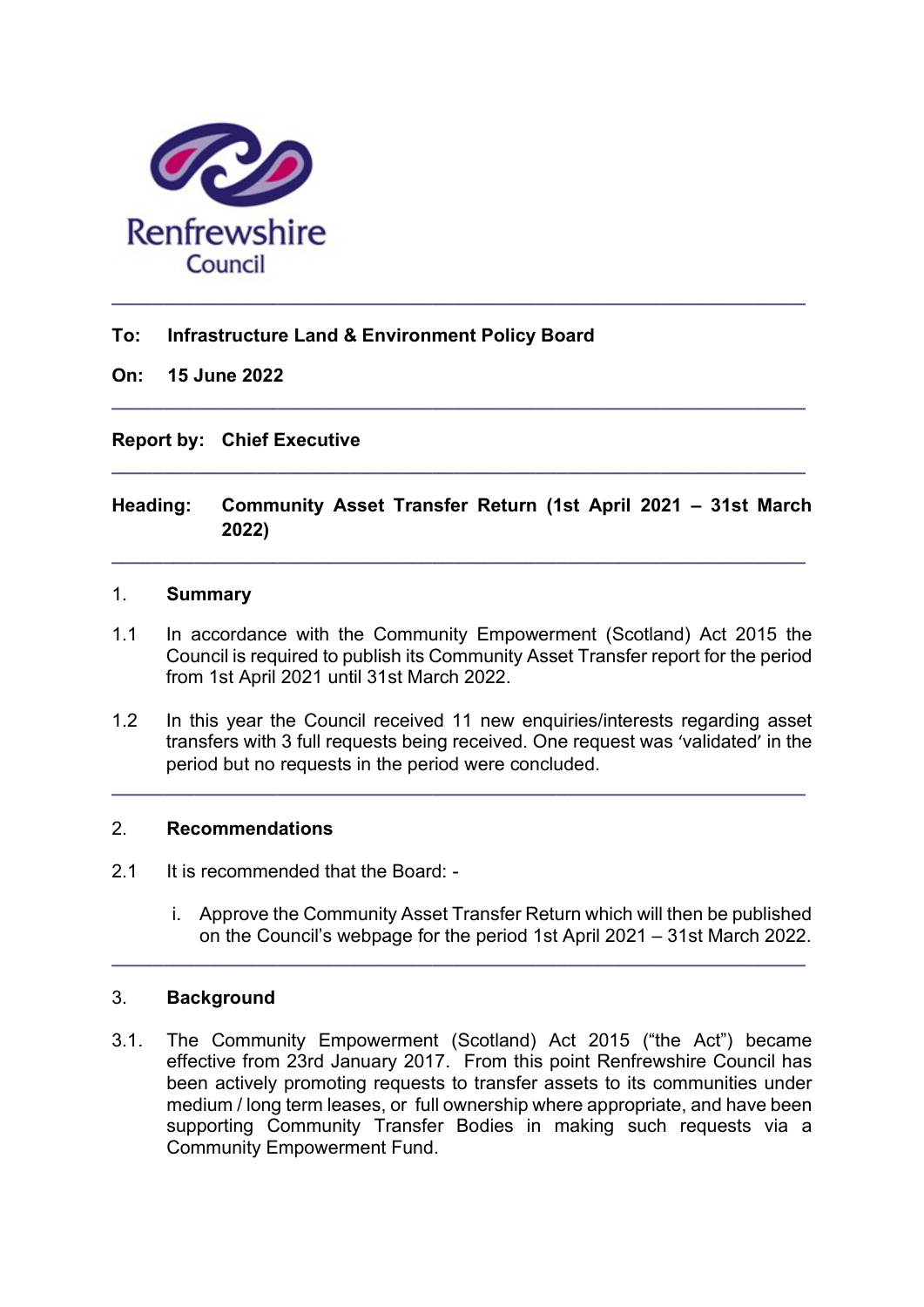- 3.2. Full CAT requests are reviewed for completeness by officers from Estates, Legal, Economic Development and Community Planning teams before being formally acknowledged (validation).
- 3.3. Only fully validated requests are considered by the officer CAT Panel and recommended to the Council Board for approval or rejection.

## 4. Community Asset Transfer requests 2021/2

- 4.1. Within the period 1st April 2021 31st March 2022, the Council received 11 new enquiries/interests regarding asset transfers with 3 full requests being received. One request was 'validated' in the period but none advanced to the CAT Panel or concluded. The list of full CAT Requests received during the year, are:
	- Inchinnan Development Trust India Tyres Playing Fields, Inchinnan -Request validated January 2022 [this request will be brought to the ILE Board for decision in June 2022].
	- Kelburne Hockey and Community Sports Club Ralston Community Sports Centre, Paisley – progressing towards validation at 31 March 2022.
	- Spateston Community Development Trust site of old Spateston Nursery, Johnstone – progressing towards validation at 31 March 2022.
- 4.2. A number of outstanding CAT Requests received prior to April 2021 are being progressed, these are:
	- Woodlands Bowling Club Woodlands Bowling Club, Linwood progressing towards validation at 31 March 2022.
	- Western Desert Recce Group (WDRG) Whitehaugh Barracks, Paisley – progressing towards validation at 31 March 2022.
	- Renfrew Cricket Club KGV Playing Fields, Renfrew progressing towards validation at 31 March 2022.
	- Foxbar Garden and Environmental Projects Group site of old St Paul's Primary, Paisley – progressing towards validation at 31 March 2022.

## 5. Reviews and Appeals

- 5.1. During the reporting period, there have been no appeals in terms of Section 85 and no review requests in terms of Section 86 of the Act in respect of refusals or conditional acceptances of asset transfer requests.
- 5.2. There have been no reviews of decisions by the Scottish Ministers in terms of Section 87 of the Act.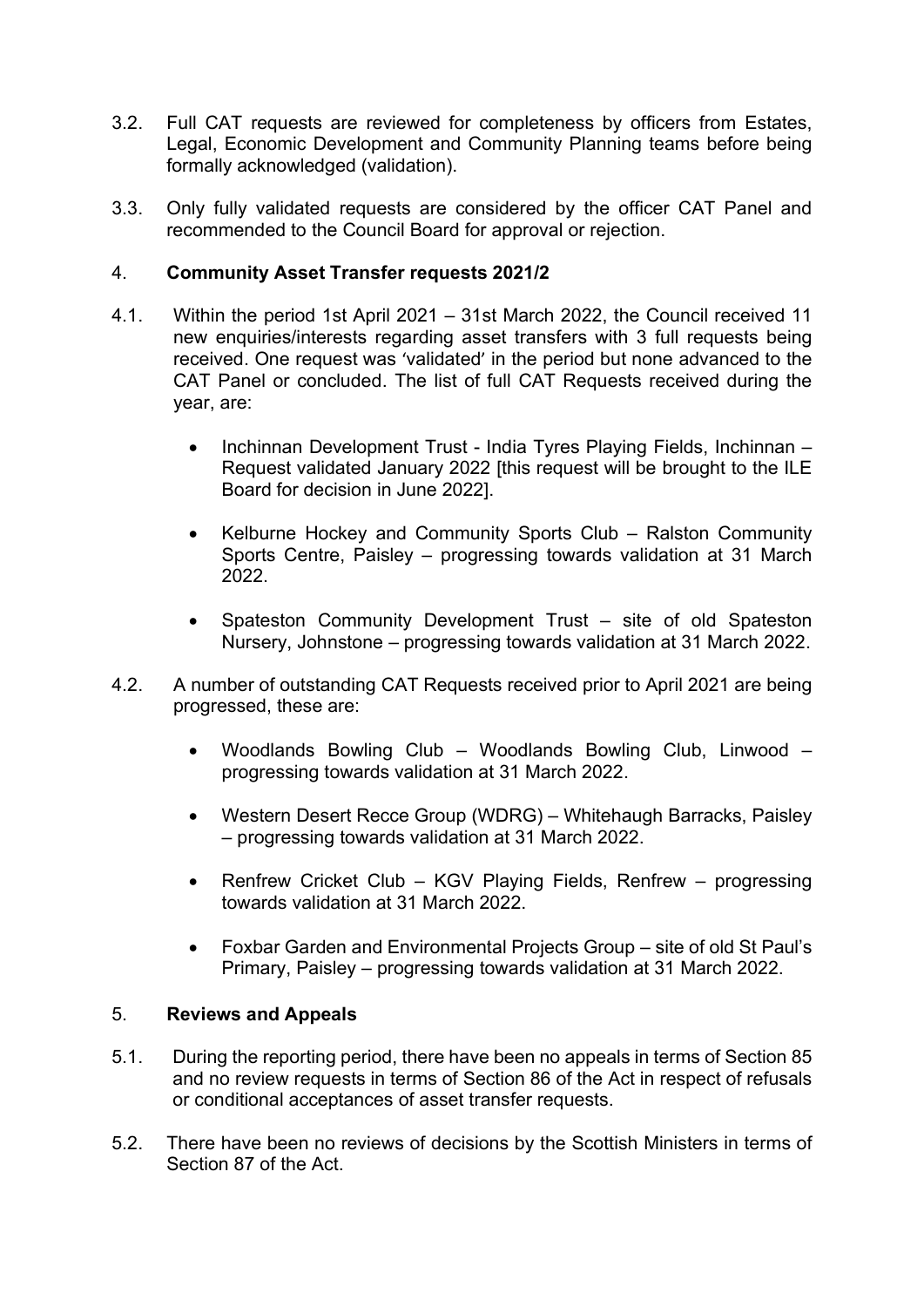# 6. Other Developments

6.1. Within the period covered by this report, the Regeneration and Place Team undertook a review of the policy and procedures for CAT and sought to streamline these in order to process requests more efficiently. The refreshed CAT Policy and Procedures are presented to the June 2022 Board for approval in a separate report.

 $\_$  ,  $\_$  ,  $\_$  ,  $\_$  ,  $\_$  ,  $\_$  ,  $\_$  ,  $\_$  ,  $\_$  ,  $\_$  ,  $\_$  ,  $\_$  ,  $\_$  ,  $\_$  ,  $\_$  ,  $\_$  ,  $\_$  ,  $\_$  ,  $\_$ 

# Implications of the Report

- 1. Financial Not applicable.
- 2. HR & Organisational Development Not applicable.
- 3. Community/Council Planning
	- Our Renfrewshire is well community transfer applications will be considered for the benefit of our communities.
	- Working together to improve outcomes we work across Council department and with external agencies to enable our Community Transfer Bodies to be successful in their request for assets.
- 4. Legal Legal Services are consulted in terms of advising on the title for the applications and reviewing Community Transfer Body's' constitutions, as well as the conveyancing for successful applications.
- 5. Property/Assets Consulting with the community transfer bodies and Council departments to progress applications.
- 6. Information Technology Not applicable.
- 7. Equality & Human Rights
	- (a) The Recommendations contained within this report have been assessed in relation to their impact on equalities and human rights. No negative impacts on equality groups or potential for infringement of individuals' human rights have been identified arising from the recommendations contained in the report. If required following implementation, the actual impact of the recommendations and the mitigating actions will be reviewed and monitored, and the results of the assessment will be published on the Council's website.
- 8. Health & Safety Consideration given to individual applications where applicable.
- 9. Procurement Not applicable.
- 10. Risk Not applicable.
- 11. Privacy Impact Not applicable.